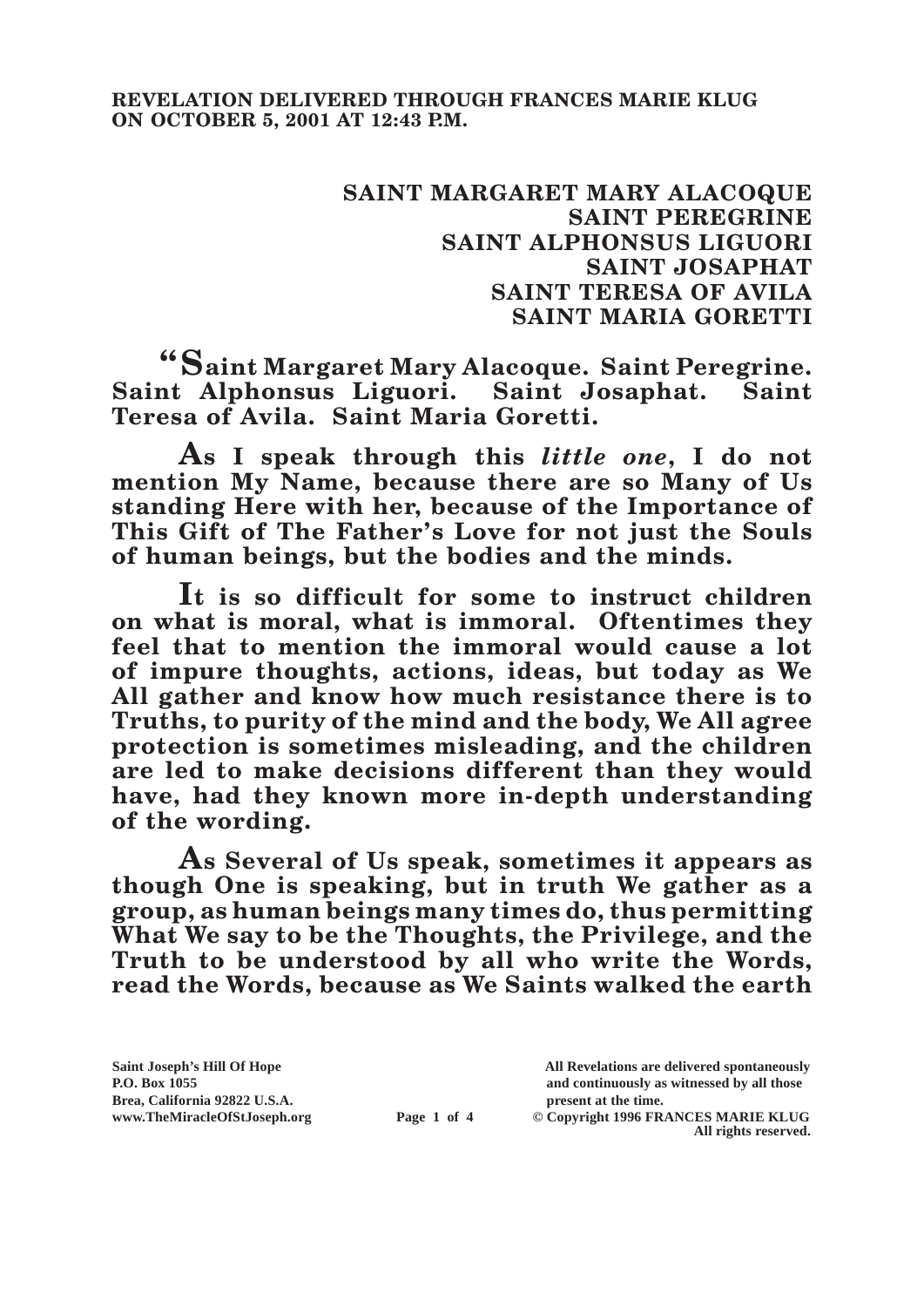**with different personalities, natures, characteristics, ideals, and degrees of intellect, We sometimes find it more helpful to those who write Our Words, read Our Words, to feel the Opinions more indepthly, the Directions more indepthly.**

**The Father allows this to be, because in human life, all ages, there is a great need for direction, and All of Us Saints have permission from The Father to, in some ways We call it 'Direction'. Some may feel the impact of a Word, others present may not see it, but will find another Direction in some other Word or Words in What We speak.**

**You do live in a time worse than Sodom and Gomorrah. It is difficult to believe that anything could be worse than this time in the History of human life, but nonetheless, 'The time now,' as it has been spoken before, 'is worse than Sodom and Gomorrah.'**

**In these words, 'Sodom and Gomorrah', the first thing that comes to most minds regarding these words, are words that refer only to the body, not to the minds, because of the stories that were written about Sodom and Gomorrah, but time now is of the essence for all ages to prepare to more fully understand that within them they have a Portion of The Creator. It is logically there. What else would give human life the innate knowledge of what is pure over what is impure, what is just over what is unjust, what is kind over what is unkind, what is valuable over what is worthless?**

Brea, California 92822 U.S.A.<br>
www.TheMiracleOfStJoseph.org<br> **Page 2 of 4** © Copyright 1996 FR.

**Saint Joseph's Hill Of Hope All Revelations are delivered spontaneously P.O. Box 1055 and continuously as witnessed by all those** 

**Page 2 of 4** © Copyright 1996 FRANCES MARIE KLUG **All rights reserved.**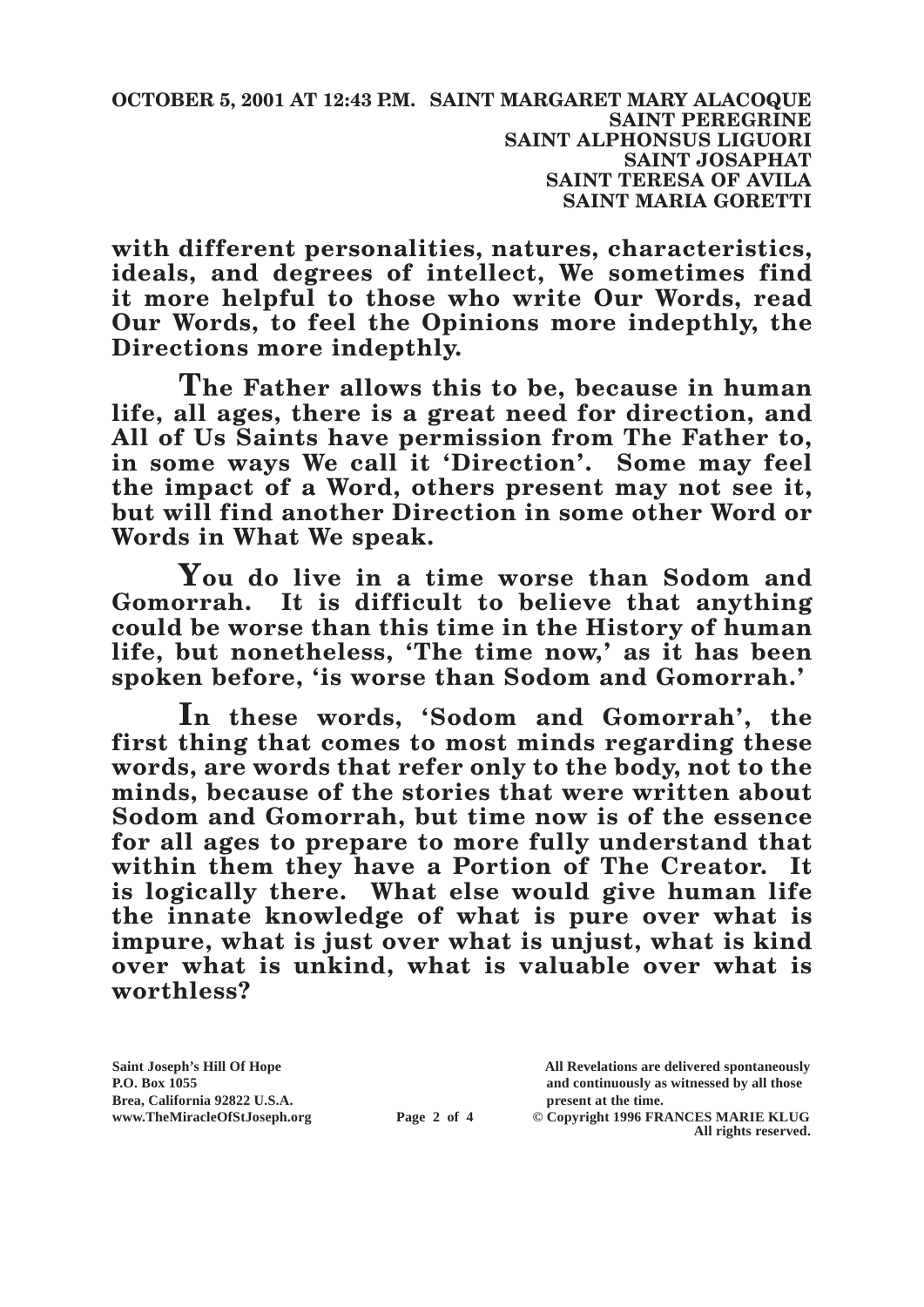**OCTOBER 5, 2001 AT 12:43 P.M. SAINT MARGARET MARY ALACOQUE SAINT PEREGRINE SAINT ALPHONSUS LIGUORI SAINT JOSAPHAT SAINT TERESA OF AVILA SAINT MARIA GORETTI**

**In the Creation of human life, The Father gave many Gifts that in most individuals are ignored, passed over, because they become so steadfast in the rules they set up for themselves in the subject matter they choose is what they will all things to be like, ignoring totally the right and the wrong, the good and the evil, the purity from impurity.**

**I hold** *the little one* **tightly, because All We speak is difficult on her in ways inconceivable to anyone else. Her listening is not how you know listening to be. It is Our Presence that causes it to be this way. She does not hear Our voices, or the rustle of Our garments, only the Power of Our Existence that is so different than what a human being feels as a presence of another human being.**

**Children are not being instructed on the importance of truth. There is not enough emphasis put on their remembering the value of understanding what is pure over what is impure, what is just over what is unjust.**

**No parent would say to their child, 'Eat that food, it is tainted, but it is all right to eat, all right for you to eat.' Remember also, that children learn from those who they are with, all ages.**

**I could speak hours on the Importance of This Gift of The Father's Love, and the world has been Blessed by so much previous Instruction, but The Father's Love for human life is endless, and He uses**